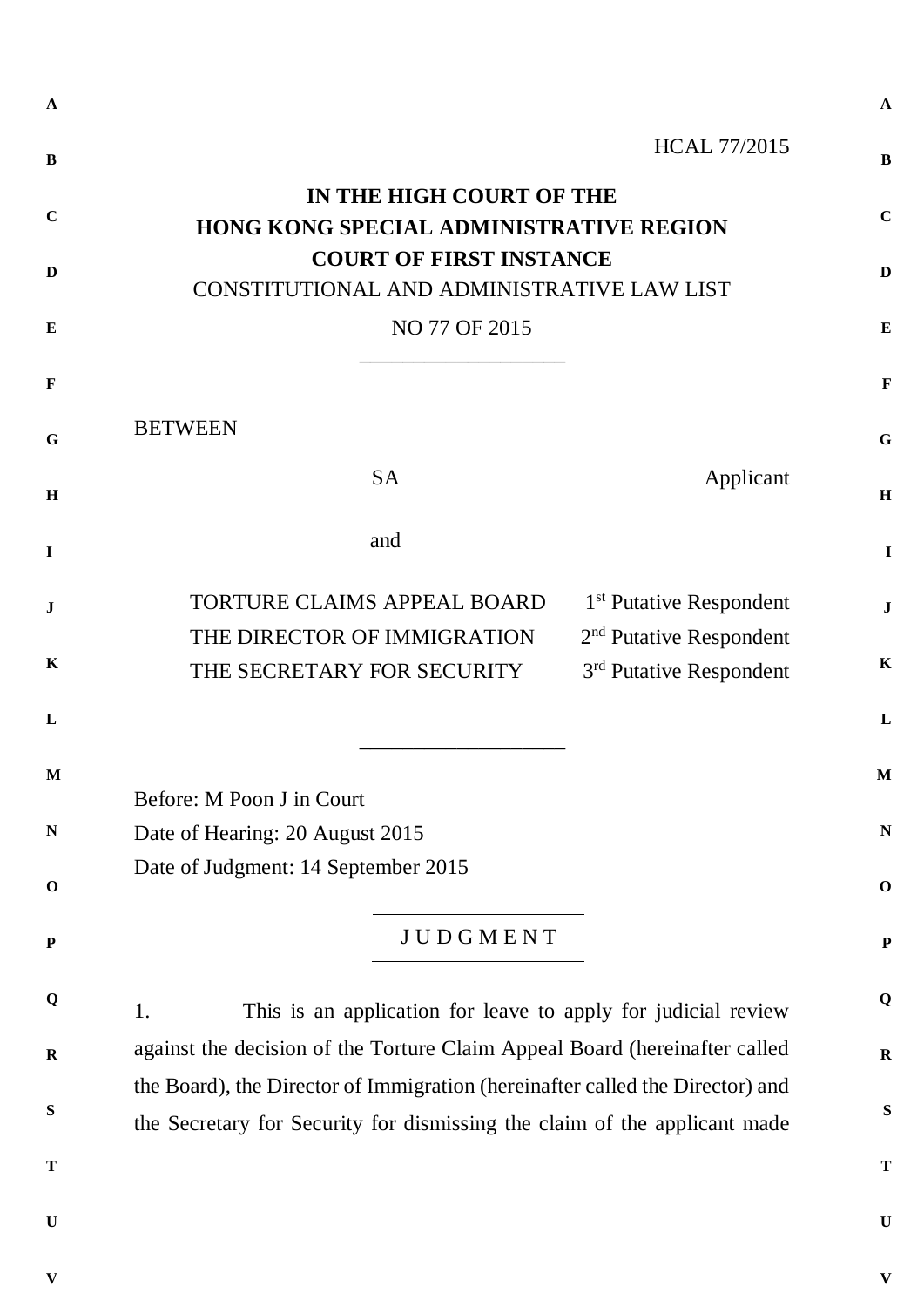**A B C D E F G H I J K L M N O P Q R S T U A B C D E F G H I J K L M N O P Q R S T U** under the Convention Against Torture and Other Cruel, Inhuman or Degrading Treatment or Punishment (CAT). *BACKGROUND* 2. The applicant is a Pakistan national now 42 years of age. 3. He arrived in Hong Kong on 25 October 1997 and was given permission to stay until 25 January 1998. He overstayed until 2006 when he made a Refugee claim. That claim was dismissed in 2007. 4. On 13 July 2007 he made a Non-refoulement claim to the Immigration Department (torture claim). He alleged that when he was still in college he joined a political organization called ATI. He and his friends were bullied and harassed by members from another political organisation (MSF) when one day his friend shot and injured one member from MSF. He said that his friends all fled and he was left behind, was assaulted by those from MSF, and that the Satellite Town Police had acquiesced, detained and tortured him. After his release from police custody he went to Lahore to stay away for 4 months. Upon his return to Gujranwala, there were further incidents of torture which caused him to make a report to the police but the police refused to record the complaint. Thereafter he had to leave Gujranwala for Rawalpindi, then fled to Sri Lanka and to Hong Kong. 5. The torture claim was rejected by the Director on 30 November 2012. His petition to the Board was heard on 9 April 2013 and was dismissed on 26 July 2013.

**V**

- 2 -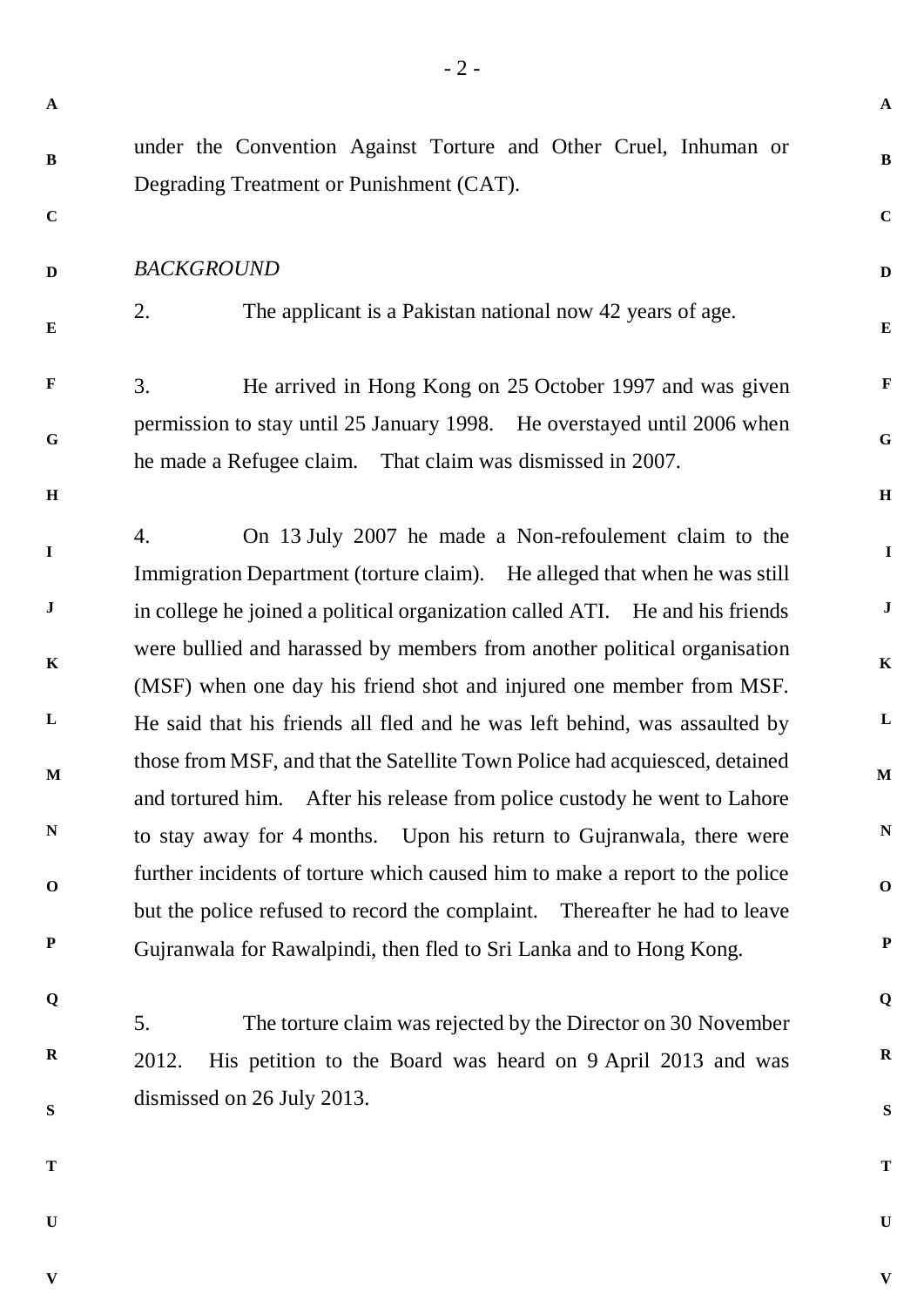**A B C D E F G H I J K L M N O P Q R S T U A B C D E F G H I J K L M N O P Q R S T U** 6. On 8 August 2013 the applicant applied for legal aid. His application was refused on 17 March 2014. He lodged an appeal against that decision, and after a hearing before a Master, legal aid was eventually granted to him on 13 January 2015. 7. The Notice of Application (Form 86) for leave for judicial review was filed on 21 May 2015. By then 22 months have elapsed since the dismissal of his claim by the Board. The applicant now applies for an extension of time on grounds that there are good reasons for extending the 3 months time limit under O 53 r 4. *SUBMISSION The applicant* 8. At the hearing, the applicant was represented by Miss Margaret Ng of Counsel. The decisions of the Director and the Board are challenged on similar grounds: (1) No reasonable basis for rejecting the applicant's credibility; (2) Failure to consider the extended form of state acquiescence; (3) Failure to fully consider the COI reports in assessing risk to the applicant if refouled; and (4) No proper basis for consideration of internal relocation. *The 2nd and 3rd putative respondents* 9. Miss Bethany Choi, Senior Government Counsel, opposed the application on the following grounds:

**V**

- 3 -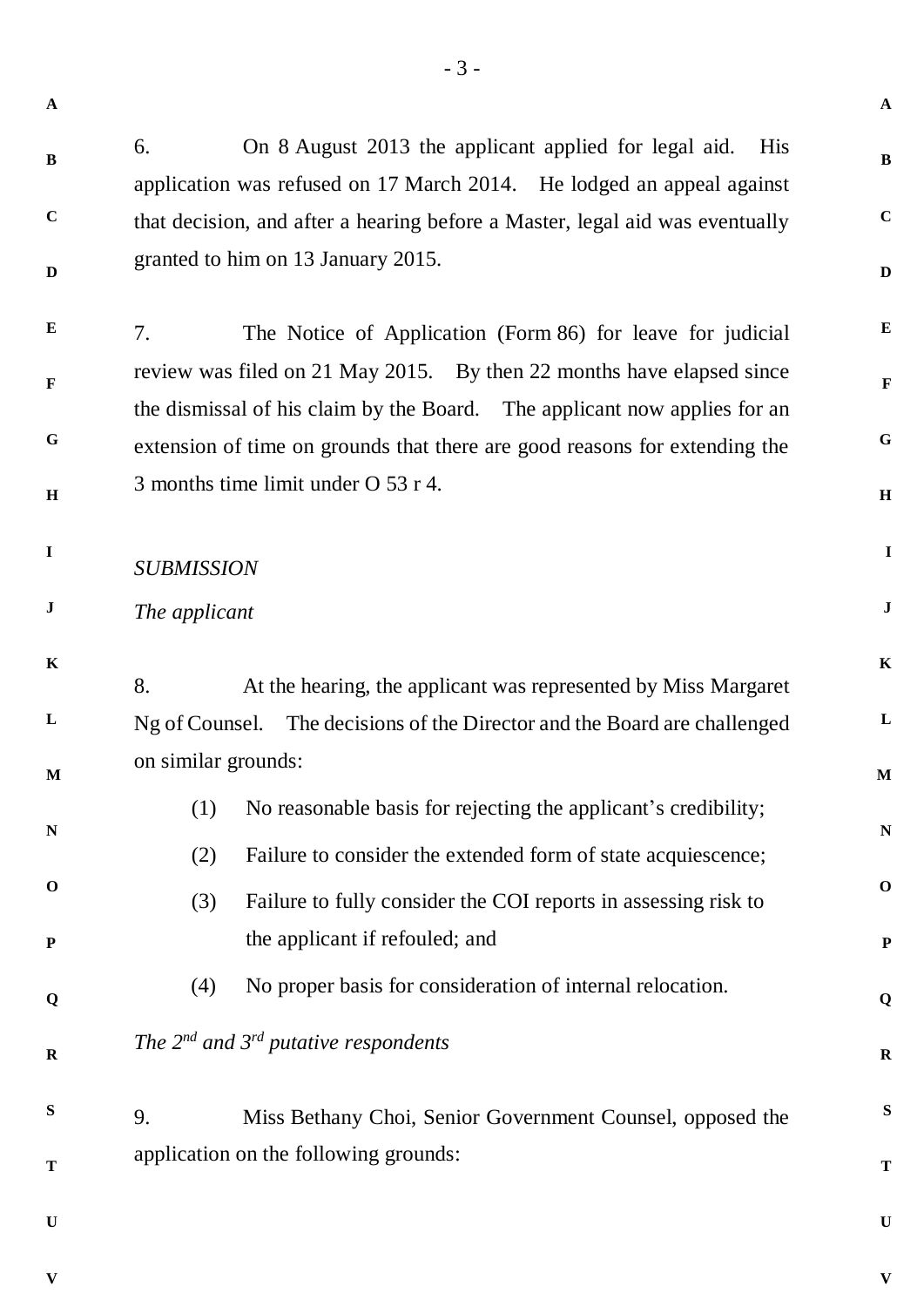**B C D E F G H I J K L M N O P Q R S T** (1) There has been substantial delay and the applicant failed to show good reasons. Delay caused by application for legal aid has already been shown in many cases as not constituting good reasons; (2) If leave for judicial review is granted it is prejudicial to the good administration of the Immigration Department; and (3) Since the processing of the applicant's non-refoulement claim on the basis of the CIDTP and persecution claims is at foot, the intended judicial review serves no useful purpose. 10. Further or in the alternative, since the case of *AW v Secretary for Security & Ors,* CACV 63/2015 which dealt with similar issues, would be heard in October 2015, it is submitted that the present application should be adjourned pending the outcome of that. *Delay* 11. Counsel for the applicant agrees that there has been a substantial delay in the filing of the Notice of application for leave to judicial review from the Board decision. Counsel, however, submitted that there are good reasons for an extension of time to be granted after the 22 months delay. A chronology of events explaining the delay was set out as follows: (1) Applicant applied for legal aid on 8 August 2013; (2) Further submissions were made to DLA on 4 September 2013; (3) Legal aid was refused on 17 March 2014; (4) Notice of appeal against the decision of refusal of legal aid was filed on 26 March 2014;

- 4 -

**U**

**A**

**V**

**V**

**A**

**B**

**C**

**D**

**E**

**F**

**G**

**H**

**I**

**J**

**K**

**L**

**M**

**N**

**O**

**P**

**Q**

**R**

**S**

**T**

**U**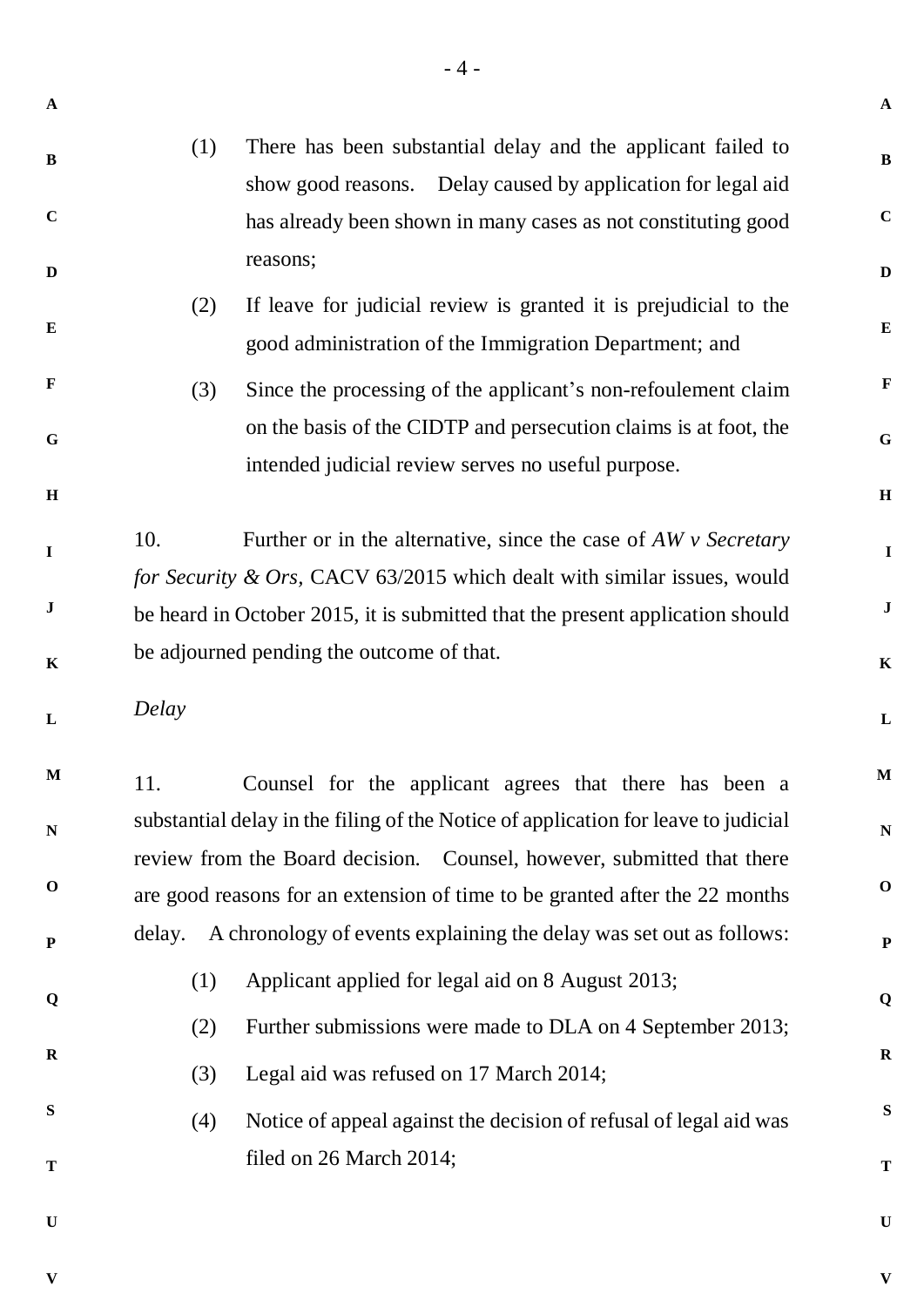| $\mathbf{A}$ |     |                                                                                                                                                            | $\mathbf{A}$ |
|--------------|-----|------------------------------------------------------------------------------------------------------------------------------------------------------------|--------------|
| $\mathbf{B}$ | (5) | Appeal was heard before Master Hui and was allowed with<br>condition to review audio-record of oral hearing on                                             | $\bf{B}$     |
| $\mathbf C$  |     | 18 December 2015;                                                                                                                                          | $\mathbf C$  |
| D            | (6) | Legal Aid certificate was issued on 13 January 2015;                                                                                                       | D            |
| $\bf{E}$     | (7) | Counsel was assigned on 16 February 2015;                                                                                                                  | ${\bf E}$    |
| $\mathbf{F}$ | (8) | Audio-record was reviewed with merits of proceedings<br>confirmed on 10 March 2015; and                                                                    | $\mathbf{F}$ |
| G            | (9) | Form 86 was filed on 21 May 2015.                                                                                                                          | $\mathbf G$  |
| $\mathbf H$  | 12. | The chronology compiled by Legal Aid Department                                                                                                            | $\mathbf H$  |
| $\mathbf I$  |     | supplemented and supported the above whilst showing details of the                                                                                         | $\mathbf{I}$ |
| $\bf J$      |     | processing of the application. Miss Ng submitted that the delay was due<br>to the lengthy process of legal aid application and the applicant had all along | $\mathbf{J}$ |
| $\mathbf K$  |     | been diligently pursuing his legal aid application.                                                                                                        | $\mathbf K$  |
| $\mathbf{L}$ |     |                                                                                                                                                            | $\mathbf{L}$ |
| $\mathbf{M}$ | 13. | Time and again, the courts have insisted in the promptitude in<br>the applications for leave to apply for judicial reviews. Such leave                     | $\mathbf M$  |
| $\mathbf N$  |     | applications shall be made not later than 3 months from the date of the<br>challenged decision, O 53, $r(41)$ of the Rules of the High Court (Cap 4A).     | ${\bf N}$    |
| $\mathbf 0$  |     | The court may on the basis of inordinate and inexcusable delay grant leave                                                                                 | $\mathbf 0$  |
| ${\bf P}$    |     | unless the applicant can demonstrate good reason.                                                                                                          | ${\bf P}$    |
| Q            | 14. | Hartman J (as he then was) said in <i>Law Chun Loy v Secretary</i>                                                                                         | Q            |
| $\mathbf R$  |     | for Justice, HCAL 13/2005:                                                                                                                                 | $\mathbf R$  |
| S            |     | "13. 'sleep on your rights and, even if your cause is meritious,<br>you may find the gates locked against you'."                                           | ${\bf S}$    |
| T            |     |                                                                                                                                                            | T            |
| U            |     |                                                                                                                                                            | U            |

**V**

- 5 -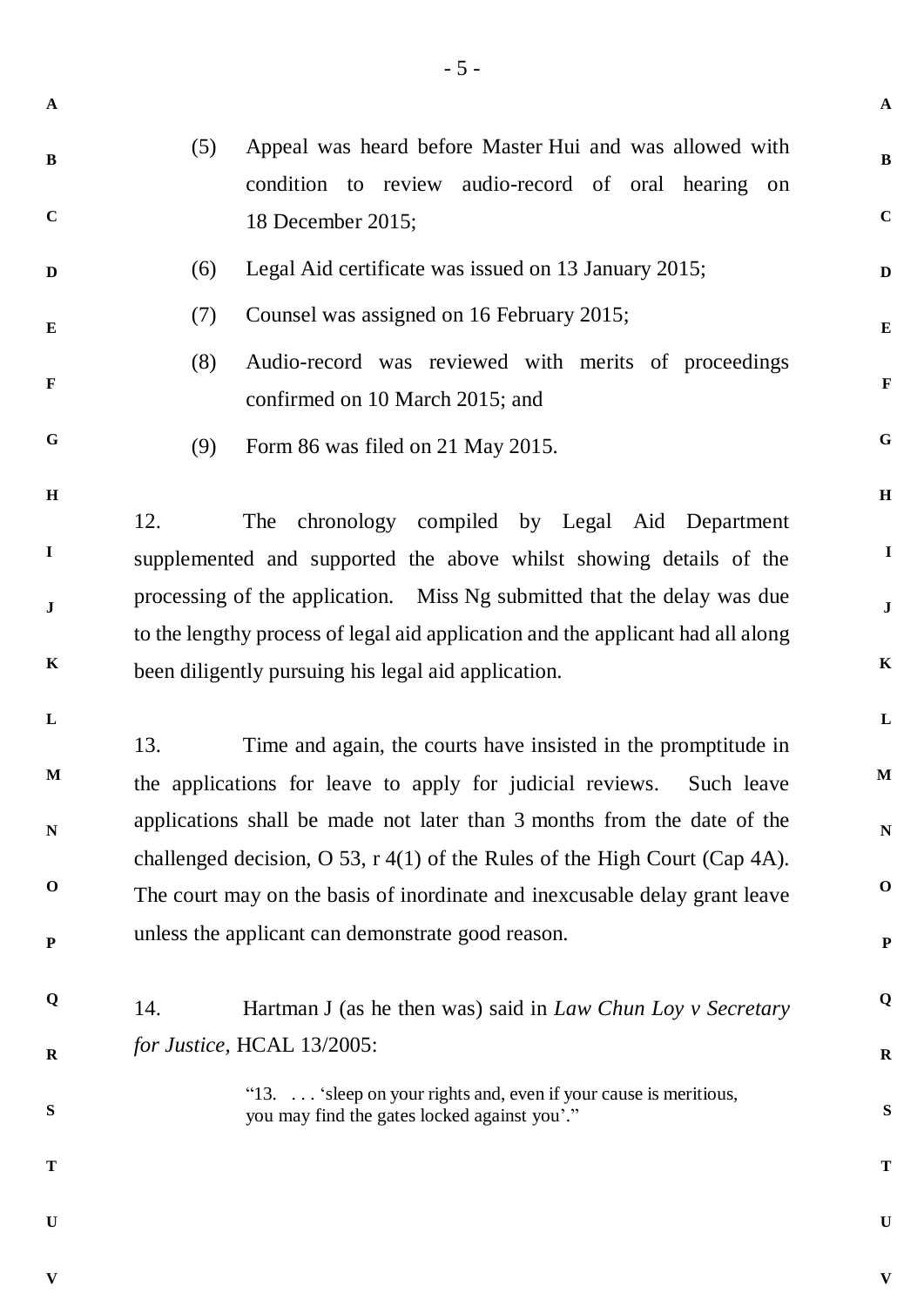**A**

**V**

| $\, {\bf B}$ | 15.                                                                    | Hartman J was of the view that the applicant in that case must                                                                                                                                                                                                         | $\bf{B}$     |  |  |  |
|--------------|------------------------------------------------------------------------|------------------------------------------------------------------------------------------------------------------------------------------------------------------------------------------------------------------------------------------------------------------------|--------------|--|--|--|
|              |                                                                        | bear personal responsibility for at least five months out of the some                                                                                                                                                                                                  |              |  |  |  |
| $\mathbf C$  | $\mathbf C$<br>14 months delay, but added that:                        |                                                                                                                                                                                                                                                                        |              |  |  |  |
| $\mathbf{D}$ |                                                                        | "33.  even if the applicant was not found to be at fault for any<br>portion of the delay, in the present case, in my view, it is plain that                                                                                                                            | D            |  |  |  |
| E            |                                                                        | an overall delay of some 14 months was detrimental to good<br>administration."                                                                                                                                                                                         | $\bf{E}$     |  |  |  |
| $\mathbf F$  | 16.                                                                    | In $X \vee$ Torture Claims Appeal Board and Director of                                                                                                                                                                                                                | $\mathbf F$  |  |  |  |
| G            |                                                                        | <i>Immigration, HCAL 143/2013, Zervos J said:</i>                                                                                                                                                                                                                      | $\mathbf G$  |  |  |  |
| $\mathbf H$  |                                                                        | " $12. \ldots$ Where the delay is inordinate and inexcusable a court is<br>likely to refuse to extend time. The onus is on the claimant to<br>show that there is 'good reason' for extending time for applying                                                         | H            |  |  |  |
| $\mathbf I$  |                                                                        | for judicial review. This essentially means that it is too late to<br>deal with the matter because it is likely to have adverse<br>consequence to good administration but this depends on the                                                                          | $\mathbf{I}$ |  |  |  |
| ${\bf J}$    |                                                                        | gravity of what is at stake and an appropriate assessment of<br>likelihood of the consequence being adverse to good                                                                                                                                                    | $\bf J$      |  |  |  |
| $\mathbf K$  |                                                                        | administration.                                                                                                                                                                                                                                                        | $\mathbf K$  |  |  |  |
| L            |                                                                        | 13.  Much depends on the particular facts and circumstances<br>of the case as to whether there is good reason to extend time,<br>although key considerations would include the nature of the<br>interest at stake and the significance of the issue in relation to it, | $\mathbf{L}$ |  |  |  |
| $\mathbf{M}$ |                                                                        | and the import that a judicial review would have in resolving the<br>dispute in relation to the issue in question."                                                                                                                                                    | $\mathbf M$  |  |  |  |
| ${\bf N}$    | Detriment to good administration                                       |                                                                                                                                                                                                                                                                        |              |  |  |  |
| $\mathbf 0$  | 17.                                                                    | What is or is not detrimental to good administration must                                                                                                                                                                                                              | $\mathbf 0$  |  |  |  |
| ${\bf P}$    |                                                                        | depend on the circumstances of each individual case.                                                                                                                                                                                                                   | ${\bf P}$    |  |  |  |
| Q            |                                                                        |                                                                                                                                                                                                                                                                        | Q            |  |  |  |
|              | 18.                                                                    | In the present case, the applicant made his CAT claim as early                                                                                                                                                                                                         |              |  |  |  |
| $\mathbf R$  |                                                                        | as 13 July 2007. The screening of his CAT claim was suspended due to                                                                                                                                                                                                   | $\bf R$      |  |  |  |
| ${\bf S}$    | the decision in FB & Ors v Director of Immigration & Anor [2009] 2     |                                                                                                                                                                                                                                                                        |              |  |  |  |
|              | HKLRD, and resumed in June 2010. After the appeal against the decision |                                                                                                                                                                                                                                                                        |              |  |  |  |
| T            |                                                                        | of the Director was dismissed by the Board on 26 July 2013, duty lawyer                                                                                                                                                                                                | T            |  |  |  |
| $\mathbf U$  |                                                                        |                                                                                                                                                                                                                                                                        | $\mathbf U$  |  |  |  |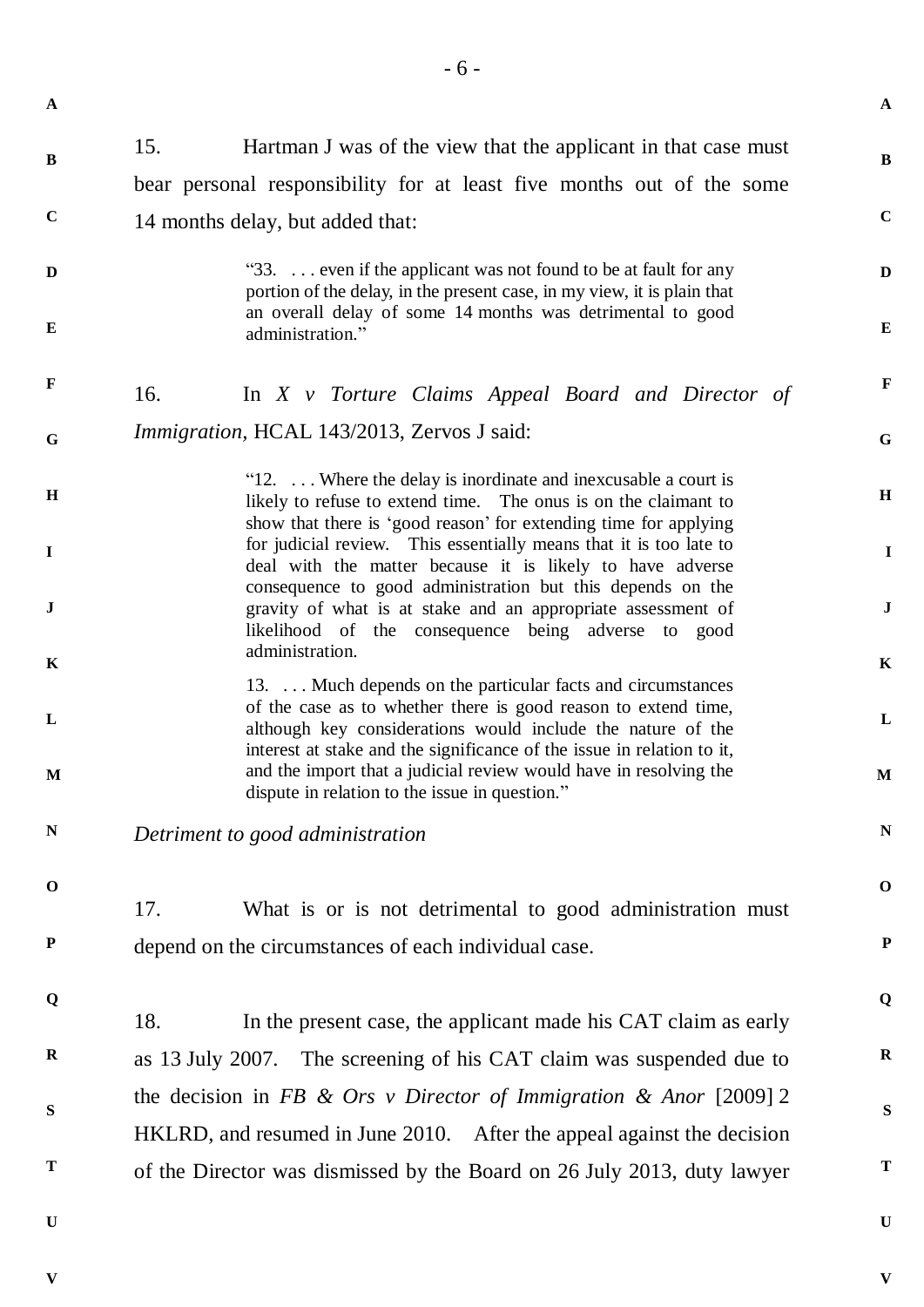- 7 -

**A**

**B**

**C**

**D**

**E**

**F**

**G**

**H**

**I**

**J**

**K**

**L**

**M**

**N**

**O**

**P**

**Q**

**R**

**S**

**T**

**B C**

**D**

acting for the applicant raised with the Director that the applicant's non-refoulment claim be screened on grounds of CIDPT and/or persecution risks on 15 August 2013.

**E F G H I J** 19. The USM was implemented on 3 March 2014. The applicant was subsequently informed that he would be screened under those two grounds. After filing Form 86 against the dismissal of his CAT claim, the applicant attended a briefing session at the Immigration Department, and he returned a completed Supplementary Claim Form on 8 July 2015. It is thus clear that the screening on grounds of CIDPT and/or persecution risks is underway. In the correspondence, it has been made clear to the applicant that this screening would be handled by another officer and not the one who had refused his CAT claim, and that no reference will be made to the refusal decision of his CAT claim.

20. Miss Ng stressed that the USM itself does not replace this judicial review, because should this judicial review be successful, there will hopefully be an order of the court to remit the claim back to the Board, with an order for the Board to take accordance of the court's judgment. Thus, the Board, when reconsidering the claim, can reverse the decision of the Director, rendering the USM nugatory.

**P**

**O**

**K**

**L**

**M**

**N**

**Q**

**R**

21. In *Re RI,* HCMP 3295/2013, the Court of Appeal, faced with a situation not dissimilar to the present, said that:

> "8. There is no suggestion that the applicant is barred from submitting his CIDTP claim or Refugee claim to the Director for consideration under the USM (which has come into operation since March 2014). Nor is there any suggestion that he is subject to any risk of removal pending the processing of these claims.

**S**

**T**

**U**

**V**

**U**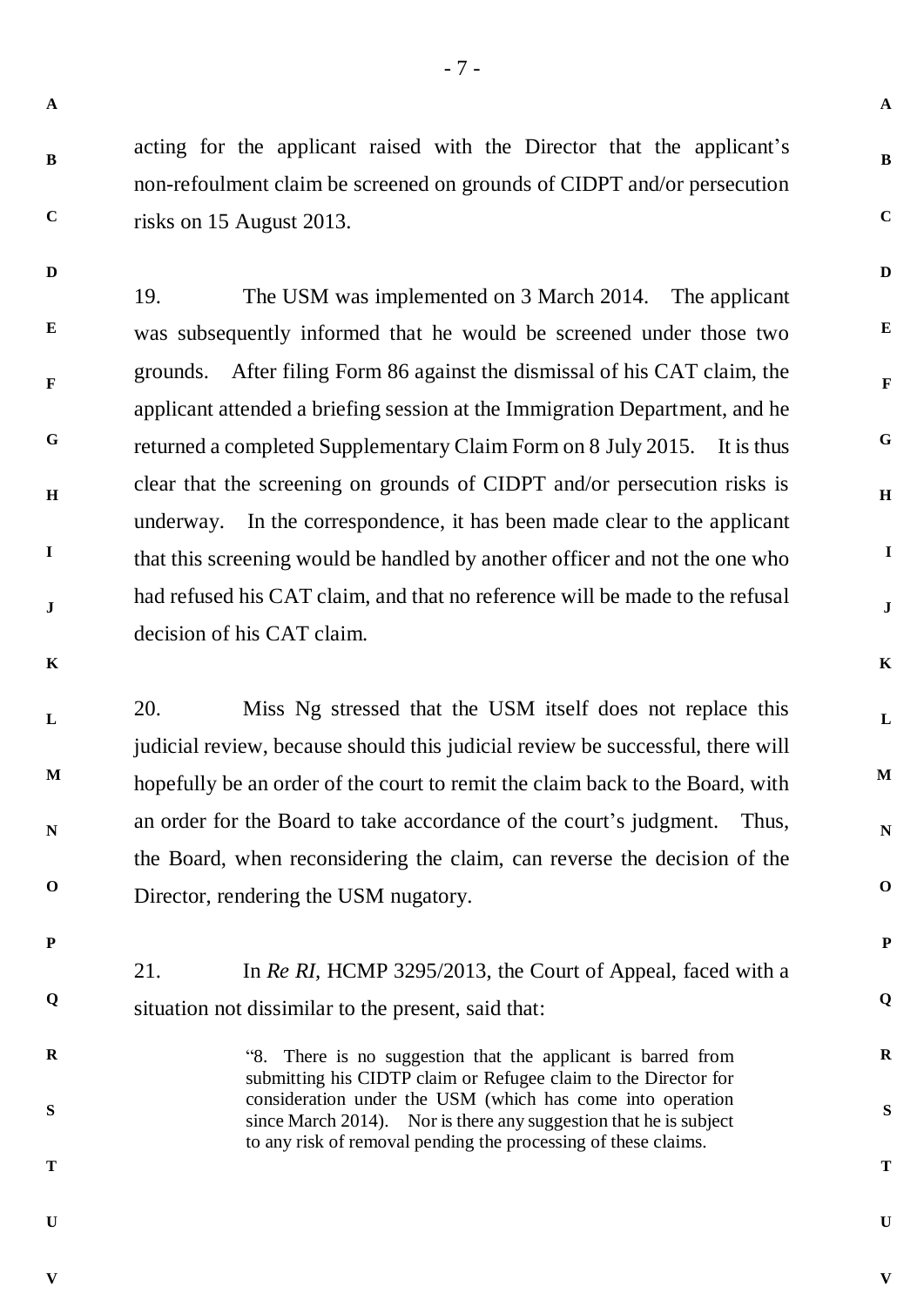**B**

**C**

**D**

**E**

9. Thus, the position we have is that there has not been any substantive determination of the CIDPT claim and the refugee claim by the Director. In these circumstances, we cannot see any reason why the applicant should not be required to have his claims determined under the USM before the court entertains any application for judicial review regarding the same. . . .

- 8 -

10. . . . in the absence of a determination by the primary decision-maker when it is possible for an applicant to submit his or her CIDTP claim and/or Refugee claim to that decision-maker for consideration, it is pre-mature for the court to entertain such claims by way of judicial review. To allow such claims to be advanced in the absence of a primary decision is to arrogate the court to the role of a primary decision-maker. This is not the proper role of the court in an application for judicial review."

**H I** 22. The Court of Appeal in refusing to grant leave to appeal to the Court of Final Appeal in *RI*, said:

> "6. In any event, we refused to extend time mainly because the substantive merits of the applicant's case in terms of his fear of persecution or risk of safety to his person should properly be canvassed in his USM proceeding which, we were told, were on foot . . . Even if the applicant were successful on his intended challenge based on the refusal of the adjudicator to grant him any oral hearing, it would only end up with an order of mandamus directing the adjudicator to hear the matter afresh with an oral hearing. But he can already have the merits of his claims hear by, first the Director, and on a petition by an adjudicator, in the USM proceedings. If he fails in the USM proceedings, it is difficult to see how he could succeed in his CAT claim. Viewed thus, the challenge based on the lack of oral hearing in the context of state involvement or acquiescence is a matter of little moment."

**O**

**P**

**Q**

**R**

**S**

**N**

23. By the same token, the present judicial review serves no meaningful purpose for the following reasons. The venue to make his claim to the primary decision-maker has not been exhausted. He is still entitled to be screened under in the USM proceedings. The issue of torture can be canvassed again under the CIDPT claim since there is no need to establish any form of state acquiescence. So, given that wider scope, should the applicant fail under those claims, his chance of success in his

**T**

**U**

**V**

**U**

**V**

**A**

**B**

**C**

**D**

**E**

**F**

**G**

**H**

**I**

**J**

**K**

**L**

**M**

**N**

**O**

**P**

**Q**

**R**

**S**

**T**